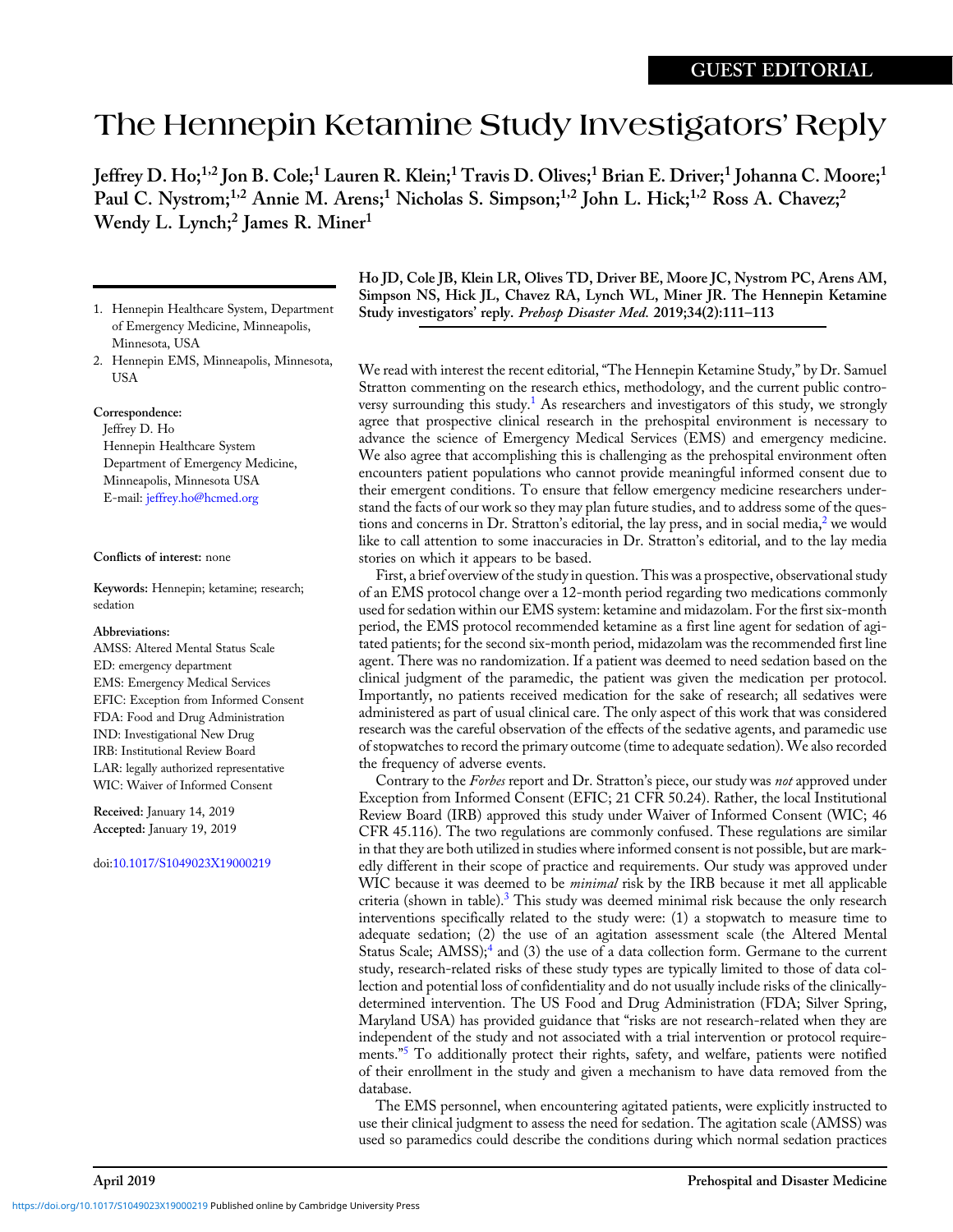took place in a standardized fashion; sedation was never mandatory for a given agitation score. While concern seems to exist that we may have lowered the threshold for sedation during the study periods, we explicitly instructed paramedics to use medication for sedation as they normally would. Internal EMS data support the notion that additional sedations did not take place during the study period. For example, in 2017, sedation for any behavioral disturbance occurred on 1.4% of EMS responses *outside* the study time period, and on 1.2% of EMS responses during the study time period.

Care for all patients in our EMS agency is dictated by our institutional EMS clinical treatment protocols, which by state statute are dictated by the EMS medical director.<sup>[6](#page-2-0)</sup> Both ketamine and midazolam have been standard treatments for agitation in our EMS system for many years (ketamine since 2008, midazolam since 2002), and analysis of our own peer-reviewed and published data suggests both drugs have similar risk profiles (including nearly identical intubation rates).[7](#page-2-0)–[9](#page-2-0) As it was unclear if midazolam or ketamine was superior, changes in the first line recommendation, at the direction of the EMS medical director per state statute, were implemented so that each drug was the recommended first-line treatment for a six-month period, allowing for meaningful data collection to inform practice and improve care. During these periods, patients received the same medications whether data were collected for the study or not. This is not unlike any number of before/after EMS quality improvement projects,<sup>10</sup> or recent groundbreaking work on intravenous fluid choices in the emergency department  $(ED).<sup>11</sup>$  $(ED).<sup>11</sup>$  $(ED).<sup>11</sup>$  At all times, both midazolam and ketamine were available for use on our ambulances, and per usual EMS standard operating procedures, if the paramedics' clinical judgment was such that midazolam or ketamine was superior for a patient, they were allowed to administer whichever drug they deemed optimal for the patient. Our data reflect this is what actually occurred: during the study in the "ketamine first-line" time period, paramedics opted for another drug in 49 patients; during the "midazolam first-line" time period, paramedics opted for another drug in 62 patients.

We recognize the vulnerable nature of our patient population, and we have taken great care to ensure we have protected the rights, safety, and welfare of our patients. Over the years, we have sought to determine the optimal way to address consent in the patient population at-risk for agitation. Previously, we attempted to use a validated capacity to consent tool $12$  to determine if consent was even possible; however, when we studied this consent tool in 415 ED patients, only eight (1.9%) had meaningful capacity to consent in the setting of alcohol intoxication.<sup>[13](#page-2-0)</sup> We have also studied if a legally authorized representative (LAR) is commonly present to provide consent at the time prehospital sedatives are administered and found of 146 prehospital sedation encounters, in only nine cases  $(6.2%)$  was a LAR present at the scene.<sup>[8](#page-2-0)</sup> Lastly, we screened nearly 1,500 patients at-risk for agitation in the ED to "pre-consent" for another agitation study, and were unable to enroll a single patient using this mechanism in a trial of two treatments for agitation.<sup>[14](#page-2-0)</sup>

Based on available literature and expert opinion, it seems clear that meaningful informed consent in patients who are agitated or altered is not possible.<sup>[13,15,16](#page-2-0)</sup> Furthermore, in the context of severe agitation, obtaining consent before sedative administration would be unethical and dangerous, as research would have been placed ahead of clinical care. Some argue against research at all in this context in order to protect this vulnerable population. However, if all prospective research examining this patient population was halted, our collective approach as a specialty would rely on anecdote

112 Hennepin Ketamine Study

and retrospective chart reviews - both common sources of data that often produce inferior information.[17,18](#page-2-0) This would potentially result in poorer care delivered to these vulnerable patients. In fact, Dr. Stratton notes recent data suggest ketamine is gaining favor among EMS providers - this despite scant data to support its use.[19](#page-2-0),[20](#page-2-0)

The EFIC studies are utilized to examine research questions related to "life-threatening conditions" where treatments are "experimental or unproven" when study subjects are unable to give informed consent, provided that five conditions are met, including community consultation for opinion and concern and filing the intervention as an Investigational New Drug (IND) with the FDA.[3](#page-2-0) We have previously used EFIC to study acute agitation in the  $ED;^{21}$  $ED;^{21}$  $ED;^{21}$  however, the FDA has recently determined patients with acute agitation in the ED (or prehospital) may not meet criteria for EFIC and subsequently declined requests for an IND for a study of patient-level randomization for several common agents in the ED and for a prehospital study.<sup>[8,22](#page-2-0)</sup> In both of these instances, we conducted extensive community consultations with patients at high-risk for agitation (one of which was concurrent to the ketamine/midazolam study in question), which revealed substantial support for our work within our local community and the at-risk population. With local community and IRB support, we sought input from national experts on WIC and EFIC research and re-designed our studies as open-label observations of protocol changes.

The FDA has recognized that a gap exists in regulations regarding informed consent for patient populations that cannot provide consent, but are not experiencing a life-threatening condition. Although agitation can cause death when untreated, $^{23}$  the FDA has recently declared that there is not sufficient evidence that agi-tation is a life-threatening condition.<sup>[22](#page-2-0)</sup> In 2016, the 21st Century Cures Act was passed, giving the ability to the FDA to grant an EFIC for randomized trials where the trials pose no more than minimal risk, though the exact mechanism for this has not been delineated.[15](#page-2-0) In July 2017, the FDA issued IRB guidance stating that until these regulations are finalized, FDA does not plan on objecting to local IRBs approving WIC studies provided they document the interventions are both standard of care and the study poses minimal risk.<sup>[24](#page-2-0)</sup> While this authority has only recently been explicitly granted, local IRBs have, occasionally, approved interventional randomized studies via WIC. In fact, Prehospital and Disaster Medicine published a randomized trial comparing haloperidol and midazolam for prehospital agitation in 2015 approved under WIC.<sup>[25,26](#page-2-0)</sup>

Due to the undeserved negative media coverage, we elected to cease study data collection. The study was not suspended by the institution in a disciplinary manner; rather, the investigators voluntarily paused data collection in a good-faith effort to maintain the public trust for the benefit of our institution, community, and patients. The same medications continue to be available to EMS personnel for treatment of prehospital agitation; however, the cessation of data collection precludes a detailed accounting of the efficacy and complications of each drug. Unfortunately, these facts were not correctly represented by the media, and this appears to have influenced Dr. Stratton's editorial in the same way it influenced public opinion. Such incorrect representations serve to inflame public opinion but do little to protect vulnerable subjects or advance clinical care.

Maintaining the public trust is of paramount importance when it comes to WIC and EFIC research. We have learned much from